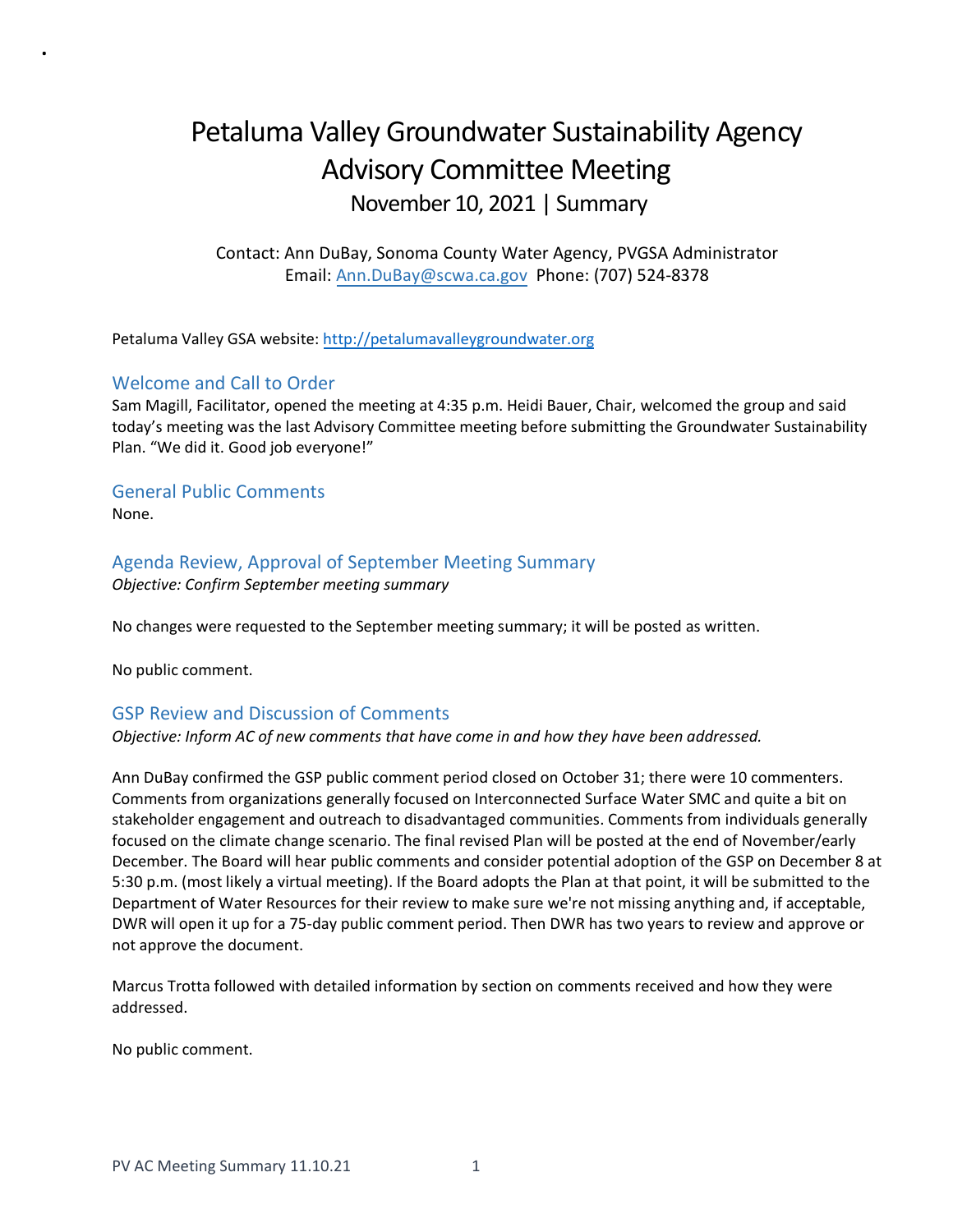#### *Questions/Comments*

Clayton Engstrom: Could you explain the public trust plans, you referred to it a few slides back.

Trotta – There was a request that the GSP identify how public trust resources are considered within the Plan and that's something mostly related to the surface water depletion SMC to, make sure that the GSP is considering public trust resources.

John Shribbs – Overall, good to see all the comments made. They were a lot more consistent with some of the things I have been thinking, especially about climate change/modeling.

I just went to a webinar, which is the MIT model, and the folks are working on a global basis with modeling for sea level rise. Their expert panels are telling them that we can probably expect a three-foot rise that's going to happen here, probably sooner than later and most of the models are looking at 50 years. Once we hit the three-foot mark, there is a cascade effect that will happen. And then the following 100 years we're going to be looking at a 10-foot rising sea level rise. I know, very few people are thinking that long term, but we need to start thinking that way because our city is only 150 years old and we're now talking about a whole cycle of several generations from now. Overall, I am seeing a lot of comments, but there are a few things I do not see, that I think are important. One of the comments is about thresholds and the GSA only taking action if the GSA is the cause of the problem. The concern is about the language, even though we may be not be the cause, we should be participating and advising; there needs to be proposals or a plan for helping even when we're not the cause of the problem. Groundwater interactions were another problem. Our Plan is inadequate regarding environmental issues and interactions with surface water as per Fish and Wildlife, and I agree.

Altogether, I am not quite satisfied with the responses in this presentation. I don't want to see what you plan to do but rather what you will do. Lastly, how are you going to be funded? Who's going to pay fees and how are those fees going to work?

Trotta (chat) – For the projected baseline scenario in the GSP the following assumptions were used for sea level rise: "Sea level rise guidance provided by the California Natural Resources Agency (CNRA 2018) was were used to provide identify the sea level rise trajectory to be simulated. The PVIHM was modified to simulate the 1-in-200 chance, (0.5 percent probability) sea level rise trajectory under the high emissions scenario, which results in a projected sea level rise of 3.5 feet at the end of the projected 50-year simulation (WY 2070)"

DuBay (chat) – You will be able to see the revisions in the plan that will be released in early December. Funding is a question that we don't need to specifically address in the GSP – but of course, it is a big question. GSAs that submitted their GSPs two years ago are just now working on funding options. Trotta – Thank you for your thoughts and comments. I think with respect to potential issues that aren't the direct result of GSA activities or are under their jurisdiction, some of the coordination that we have planned with the regulatory agencies information sharing, I think, will help with that. The GSA is not going to assume responsibility for something that it is not responsible for. We've been trying to be clear in the GSP as to what the GSA's authorities are. Some of those things are going to change over time and based on new information that comes available. That process and coordination on those issues will be adaptive. I put in the chat that the sea level rise change that we have simulated in the model shows three and a half feet by the 50-year horizon. I put in the chat that we are providing detailed responses with the comments. The comment period just closed a little over a week ago, so we're still in the process of crafting responses. As soon as they're ready they'll be available for you to see.

DuBay – We are taking all the comments seriously.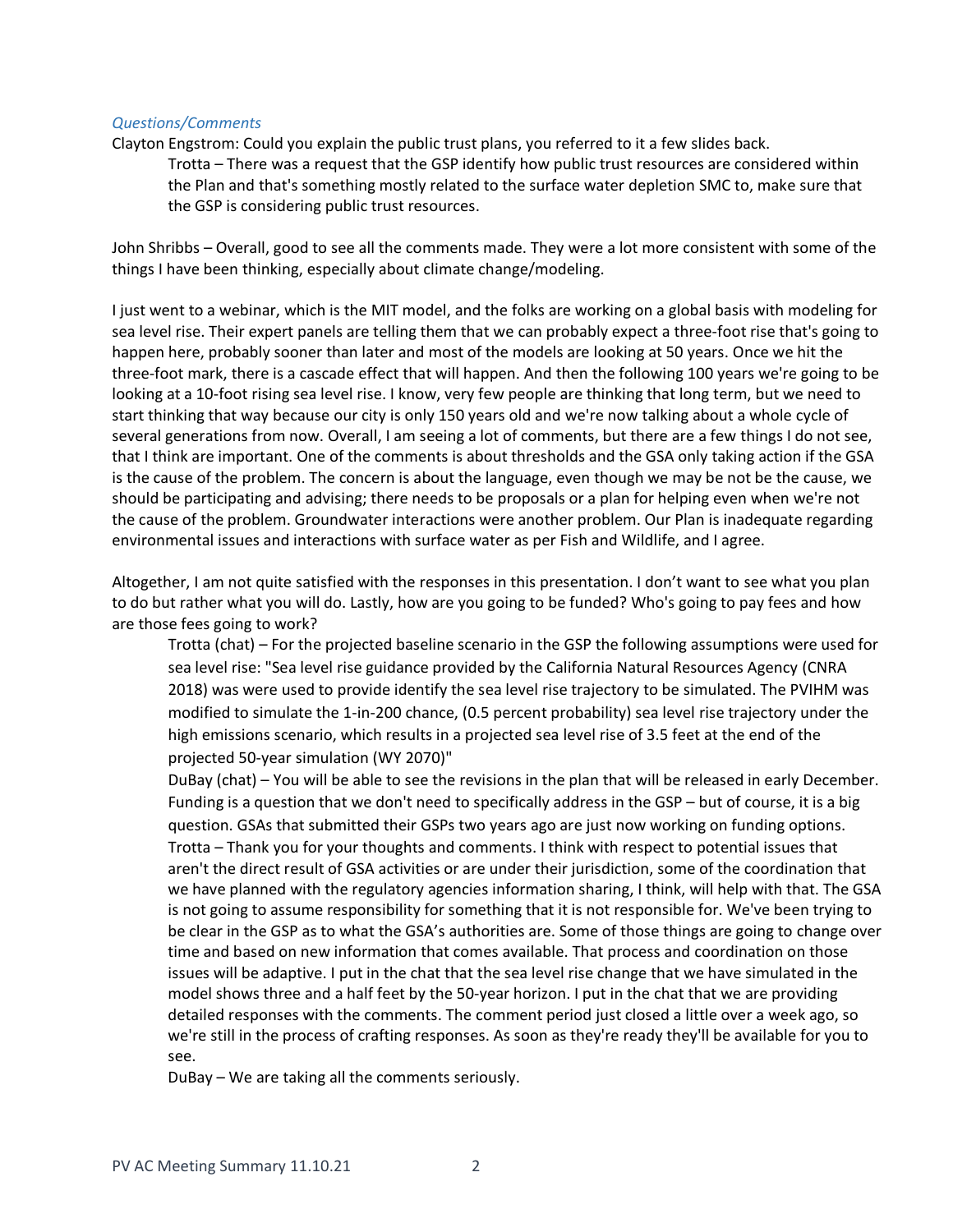# **POLL on Advisory Committee Recommendation for GSP Adoption**

| On a scale of 1-5, what is<br>your general opinion of<br>the GSP as modified by<br>the comments discussed<br>(with 1 being "needs<br>improvement" through 5<br>being "I believe the GSP<br>addresses SRP's needs<br>under SGMA")? | Please describe your response<br>to the previous question.                                                                                                                                                                | Are there any items in<br>the GSP as modified<br>based on the comments<br>that might raise concerns<br>with the group(s) you<br>represent?                                                                    | Do you recommend<br>adoption of the<br>Groundwater<br><b>Sustainability Plan by the</b><br><b>GSA Board?</b> |
|-----------------------------------------------------------------------------------------------------------------------------------------------------------------------------------------------------------------------------------|---------------------------------------------------------------------------------------------------------------------------------------------------------------------------------------------------------------------------|---------------------------------------------------------------------------------------------------------------------------------------------------------------------------------------------------------------|--------------------------------------------------------------------------------------------------------------|
| Rating (1=low -5=high)                                                                                                                                                                                                            | Open Text                                                                                                                                                                                                                 | Open Text                                                                                                                                                                                                     | Multiple choice (Single<br>answer)                                                                           |
| 5                                                                                                                                                                                                                                 | I believe the GSP addresses<br>Petaluma Valley's needs under<br>SGMA because the plan is<br>appropriately comprehensive<br>and is adaptable to future<br>information and changes.<br>Framework is solid.                  | Modifications are not<br>likely to raise concerns.<br>Constituents' biggest<br>concern is cost, and<br>changes do not appear to<br>require increased GSA<br>tasks that could cause<br>increases in user fees. | <b>Yes</b>                                                                                                   |
| 5                                                                                                                                                                                                                                 | This been a thorough,<br>transparent, and exhaustive<br>planning effort. Looking<br>forward to implementation!                                                                                                            | Cost and value of ongoing<br>compliance                                                                                                                                                                       | <b>Yes</b>                                                                                                   |
| 5                                                                                                                                                                                                                                 | I believe the additions<br>described by Marcus will<br>address most of the comments<br>and any shortcomings that<br>may have existed in the first<br>draft of the GSP. It will be a<br>better document when<br>completed. | It was mentioned several<br>times about the climate<br>scenario that was chosen.<br>I assume more language<br>will be added to address<br>this.                                                               | <b>Yes</b>                                                                                                   |
| c                                                                                                                                                                                                                                 | It was a very thorough,<br>comprehensive, and detailed<br>effort.                                                                                                                                                         | None that I saw.                                                                                                                                                                                              | <b>Yes</b>                                                                                                   |
| 5                                                                                                                                                                                                                                 | Important to keep this effort in<br>context. We are doing our best<br>to comply with state law. I<br>think the effort has been<br>thorough and transparent and<br>beyond the cause!                                       |                                                                                                                                                                                                               | <b>Yes</b>                                                                                                   |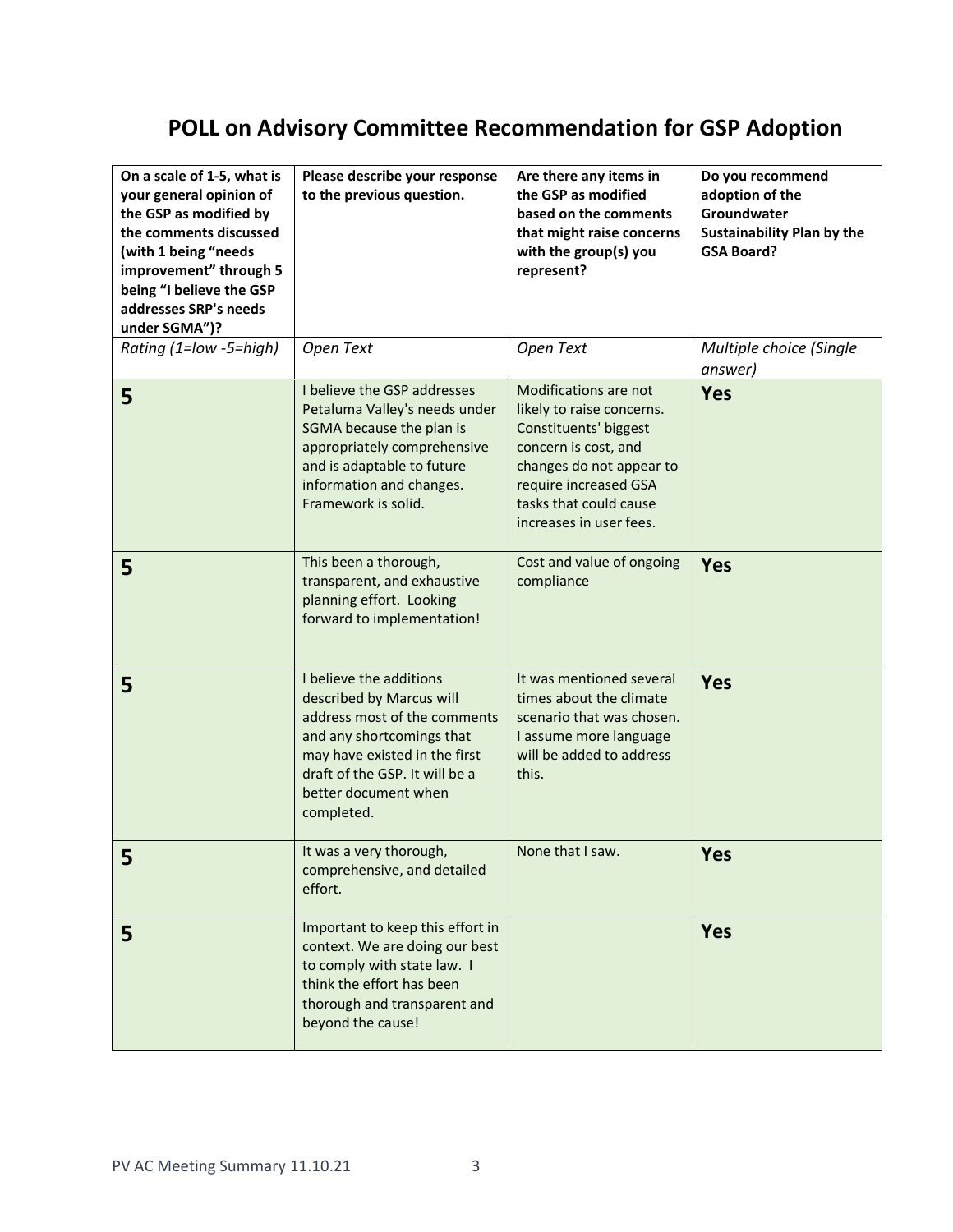| 3 | Will need to see actual<br>responses to comments.<br>Would also like to see GSA go<br>beyond what is legally<br>"required" and give more back<br>to the public, like Coop Ext.<br>service. | Impacts on ecology of<br>system combining surface<br>water and groundwater<br>modeling.<br>Raising funds should be in<br>report even if not<br>required. | <b>Yes</b> |
|---|--------------------------------------------------------------------------------------------------------------------------------------------------------------------------------------------|----------------------------------------------------------------------------------------------------------------------------------------------------------|------------|
| 3 | The report is the kitchen sink.<br>It could be halved and still<br>meet the goals.                                                                                                         | Mandatory cutbacks on<br>water use.                                                                                                                      | <b>No</b>  |

John Shribbs – Great work by the team, well beyond my expectations. My compliments! A huge effort has gone into this Plan. To the Advisory Committee and the technical team doing the writing and investigating, it's well above and beyond my expectations.

But, given the current comments that still need to be addressed, I would want to see how we respond first, then I would probably go through with an approval.

Ann DuBay said that anyone who might have concerns should reach out to Marcus Trotta or Ann DuBay to let them know what those concerns are. Marcus Trotta added that the concern about potential fees is being worked on now with the fee study and will be ongoing after the GSP is submitted.

## Advisory Committee Roles, Responsibilities, and Next Steps

## *Objective: Assess Advisory Committee member perceptions of the GSP after review comments received.*

Ann DuBay said that staff is hoping that Advisory Committee members will be willing to participate, at least for another few months to a year, as we get into GSP implementation. There are a lot of things in Sections Six and Seven particularly regarding projects and management actions and implementation that are needed, that's what we want to give you some information today so you can make the decision as to whether you would like to continue. And of course, some of the appointments come with terms. DuBay showed a slide of proposed tasks. She said that we would like to meet every other month this coming year with the aim to meet quarterly thereafter. We also anticipate having Community meetings for stakeholders on the fee in early spring followed by larger Community meetings.

## *Questions/Comments*

Bauer –I think it looks pretty good and you laid out a schedule that seems doable, so that we can keep track of things and be of use to you and will be beneficial to the Board. I am excited to keep going. Thank you for the opportunity and I hope everybody else here will join me in doing that. We all have a lot of institutional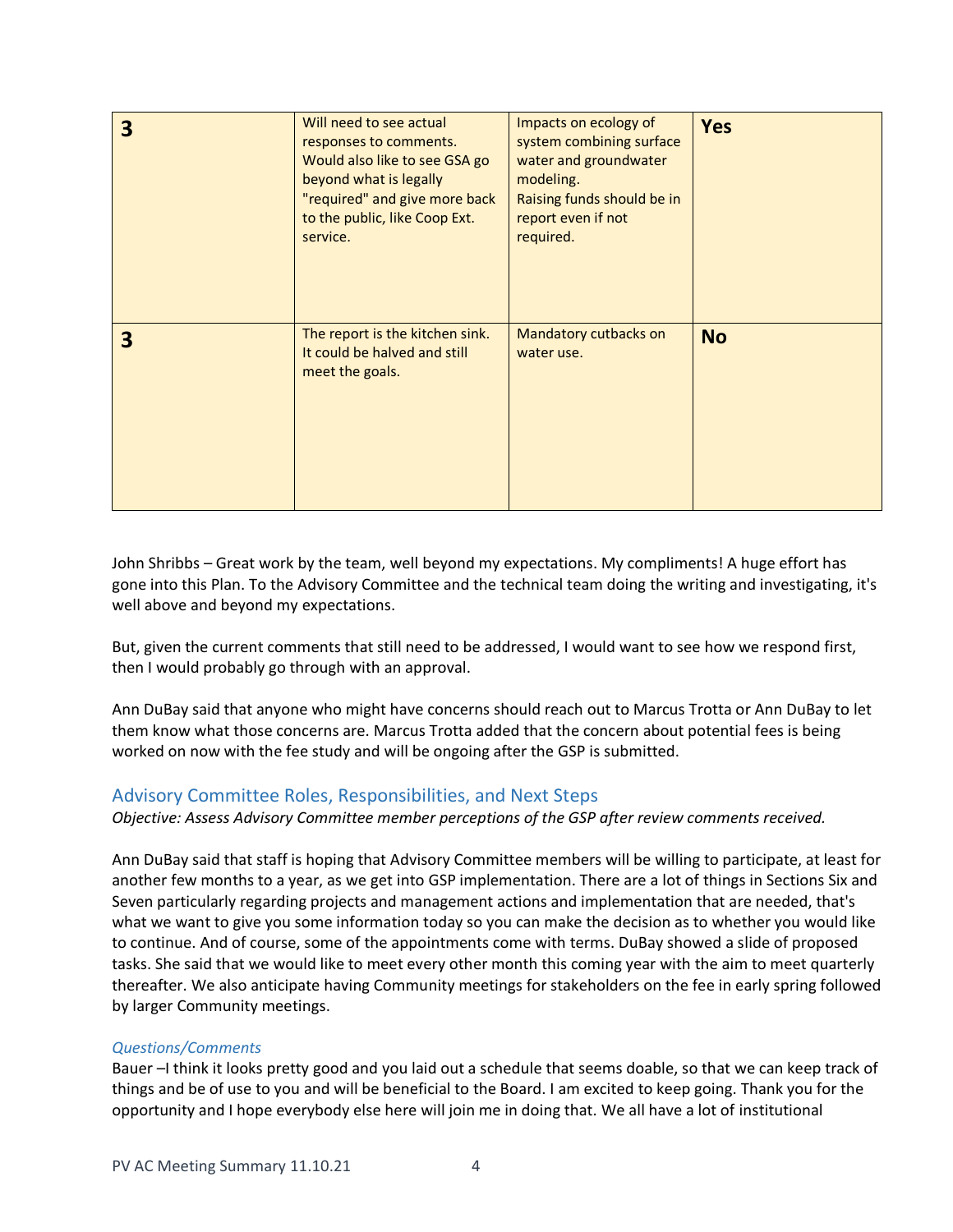knowledge, and I think we could be very helpful in making sure this Plan is implemented, the way we want it to be.

Clayton Engstrom – When we start talking about rates and fees, does this include incorporated and unincorporated areas? If it's not going to include the people in the incorporated areas, they shouldn't have a say on what the fees should be for me. The voting members of the fee should be the people who pay the fee.

DuBay – You raise great points, that is the kind of information we would like to discuss in January with the fee consultants. In the last study, we looked at a lot of options. We have these fee consultants to help us understand the legality as to what can be done. Santa Rosa Plain ended up with the groundwater user fee based on estimated groundwater use, and that applies to the city, so the cities are the largest payers right now. That amount is shared with their customers, the water ratepayers. There is also an option for a parcel tax; there are many options. We don't have the answers yet. Bauer – The City is going to be paying a lot of money which will be passed as fees to rate payers. Everyone will be paying, whether a fee or otherwise.

John Shribbs – Something else that was brought up is the structure of the GSA and how many people are going to be employed full time or part time and where they're housed. And what that agency, since it's a full-blown regulatory agency will look like, including the personnel involved. It should be addressed soon.

Andy Rodgers – I hope the AC members who have diverse expertise, will come up with creative efforts, maybe subcommittees. Maybe we could have less big meetings and more small progress meetings on specific topics.

No public comment.

## Updates

*Objective: Provide relevant updates that inform the Advisory Committee – AC to ask questions if needed.* 

Ann DuBay – We received good questions and feedback at the Community meeting in early October. There was a lot of concern about the drought and other water issues. Thank you to the Advisory Committee members who participated. The Rural Residential Outreach consultant has provided their deliverables to us and it is now up to us to incorporate those in the messaging moving forward. When we start talking about fees, it will be especially good for us to have their messaging.

Marcus Trotta – Prop 68 funded work from DWR to construct up to four Representative Monitoring Points (RMP) in the basin. Staff put out a bid a few months ago; we received one very expensive bid, so we went back for a re-bid. We did get more than one bid this time and one appears to have come in within our budget so hopefully we will be able to construct three wells. The total number of RMP will be less than four because of costs related to equipment. Bids are due tomorrow, there will be more to report in terms of next steps after that. We hope to start drilling in April timeframe, there is lots of pre-planning work to be done (easements, etc.).

The electromagnetic surveys that DWR is doing can help provide information on distribution of fault zones within the basin and thickness and distribution of different geologic units. That work is currently scheduled for next week.

## *Questions/Comments*

Eugene Camozzi – How deep can electromagnetic surveys go?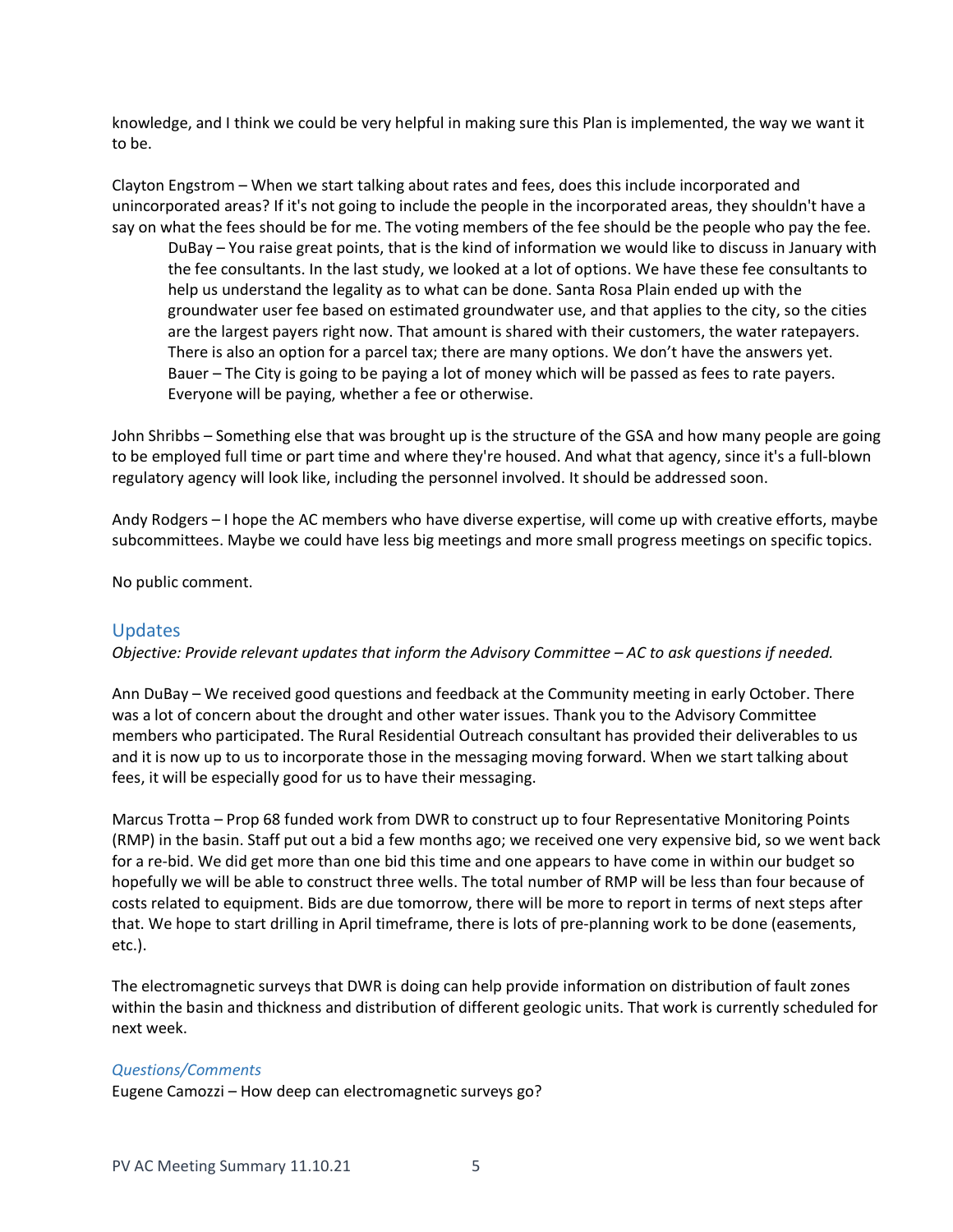Trotta – They say up to 3,000 feet in some settings; it depends on local geology and interpretation of data they collect. It is somewhat contingent upon the availability of actual data from well logs and other sources that they can use to calibrate their geophysical signal. 500-1,000 feet is the range we should expect.

Camozzi – If they are up in the air 500 feet, do they lose the 500 feet that they are above the ground as part of the electromagnetic imaging?

Trotta – No, I don't think so. The actual sensing device is closer to 100 feet. Another important consideration is how it will be capable of picking out 20-foot-thick sand and gravel units that are quite common in aquifers in our region.

Camozzi – Where are they from?

Trotta – The technology originated in Denmark, it is a cooperation between Denmark and the State of California. The consulting firm is based in Denmark. I think that Information is on our website. I will share the link.

Peter Kiel (chat) – Can the GSA share recommendations for well level monitoring equipment and step-by-step instructions that I can share with other private well owners? I am interested in monitoring my well. This is an area where the Advisory Committee can help distribute information to parties not engaged in the GSA process.

Trotta – I am just adding some language related to that in our Implementation plan for the GSP. One of the things that we currently have is a voluntary well monitoring program that Sonoma RCD has been helping with, they have been under contract with the GSA to help identify well owners that are interested in volunteering their wells for monitoring.

No public comment.

## *Questions/Comments*

DuBay – I just again want to thank you all for working with us, this has been a very technical process, and we really appreciate your work.

Trotta – We have all had to learn quite a bit as we go, this is all rather new, so it's been it's been great to have you provide your perspectives and input as we've gone along. I think it's made the Plan a lot better and more responsive to our local stakeholders' needs, so really appreciate all that. I also want to acknowledge everybody else who's been working on this Plan. The team has been working some crazy hours recently getting the GSP finalized. Thank you also to the consulting firms and other partner cities and member agency staff who have helped quite a bit on this, it's been a real team effort. I appreciate all the support and good work that's been done.

Heidi Bauer thanked everyone for participating and being there for the long haul. She said that the work started long before the pandemic and the group has been through a lot of things together, so she is looking forward to staying in touch and continuing to work on this together going forward. Many thanks also to staff, it was a Herculean effort for sure.

John Shribbs thanked everyone as well and mentioned that he had finished an improved, second edition of the wetlands field guide, available at Copperfields and a couple other locations around town.

The meeting adjourned at 6:09 p.m. The next scheduled meeting is Wednesday, January 12, 2022 at 4:30 p.m. The Board meets virtually on December 8 from 5:30 to 7:30 p.m.